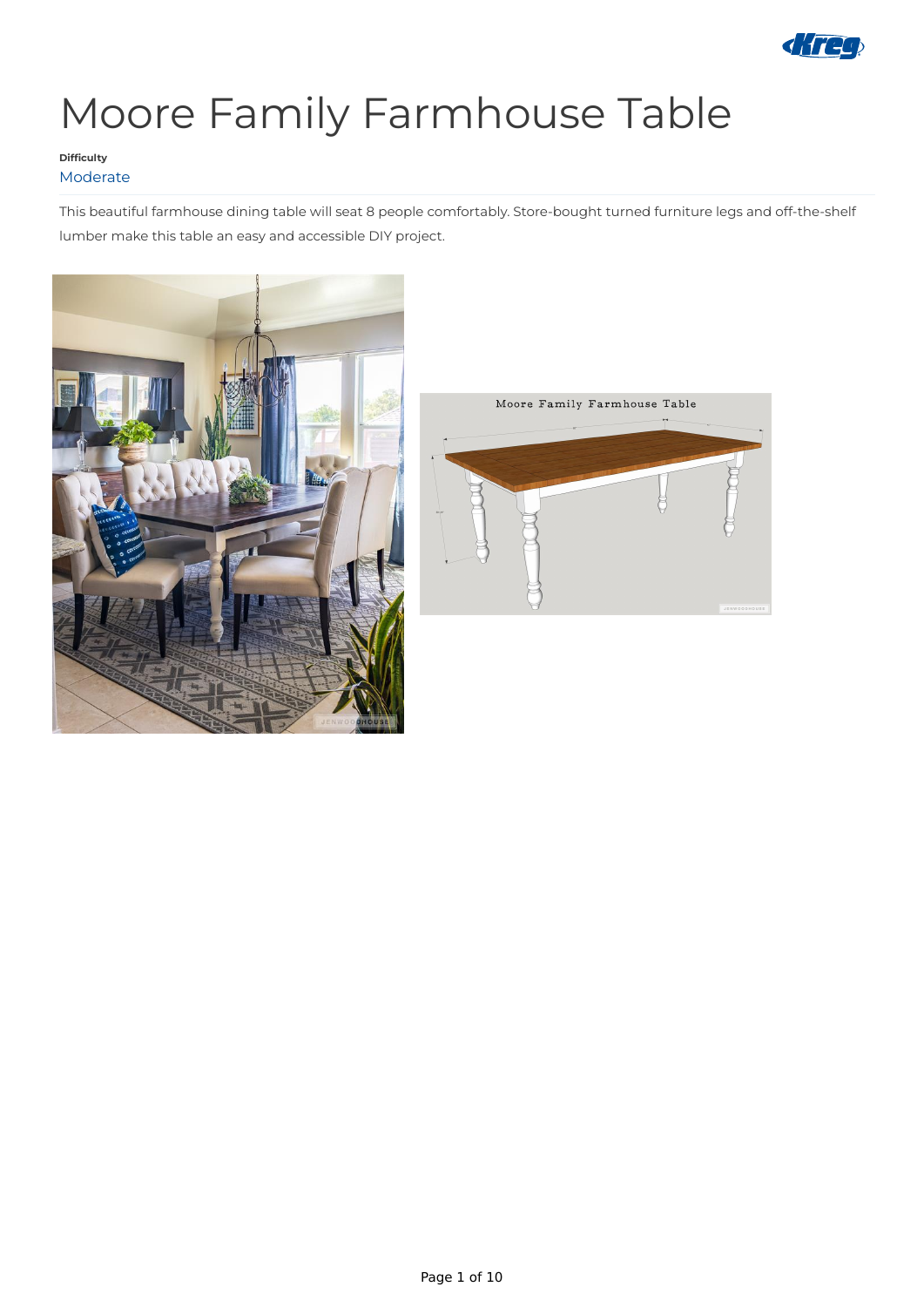

### Tools

### **Kreg Tools**



### **Other Tools**

Circular Saw (corded)

Jointer

Square

Table Saw

Tape Measure

Thickness Planer

Clamps

Drill (cordless)

Sander

### Materials

#### **Wood Products**

- **3** Board , 2x4 , 96"
- **3** Board , 2x10 , 96"
- **4** Board , 2x8 , 96"
- **4** Turned Dining Table Legs , 3 1/2" X 3 1/2" , 29"

#### **Hardware & Supplies**

- **1** 2 1/2" Pocket Screws
- **10** Figure 8 Tabletop Fasteners

Page 2 of 10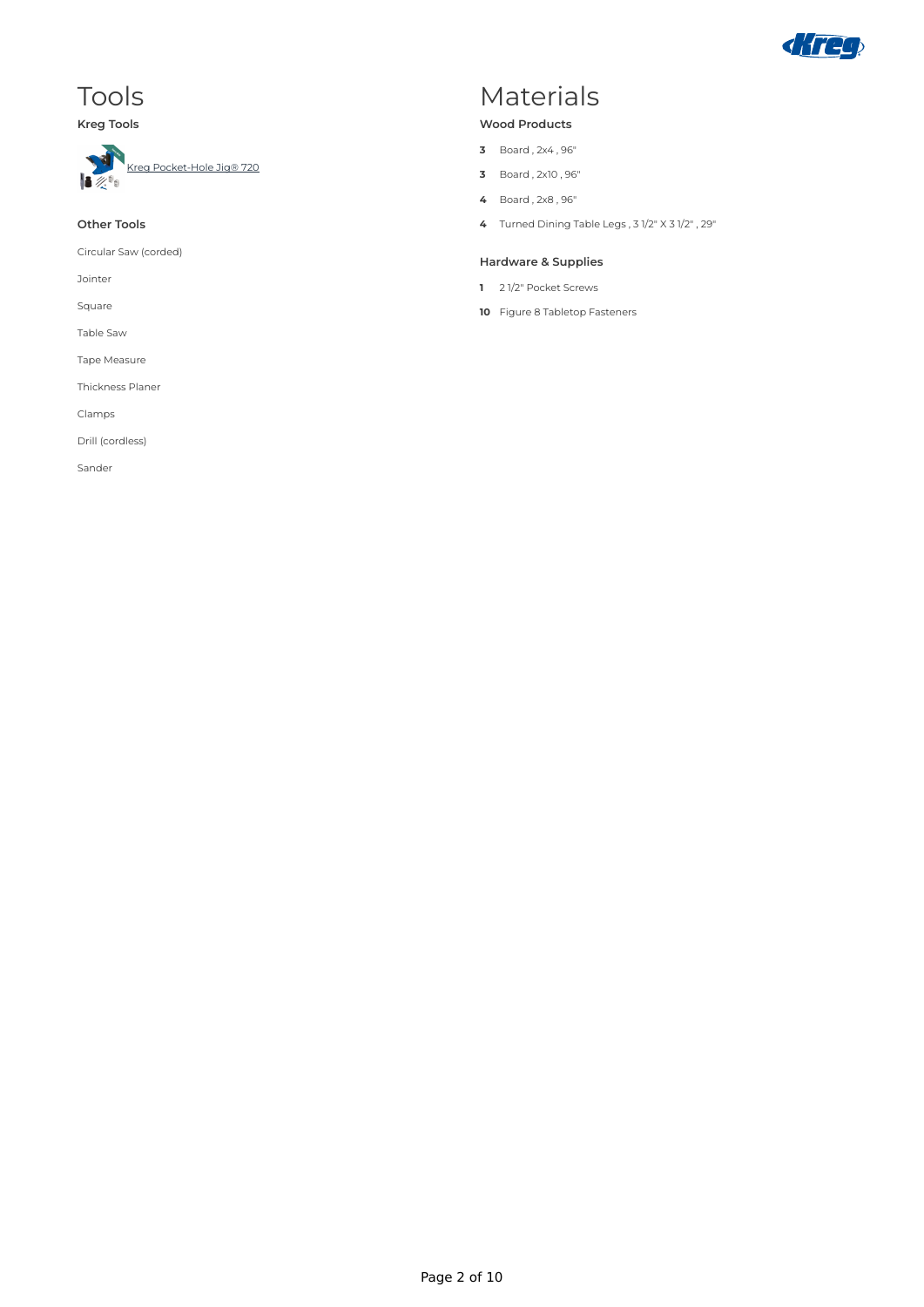

## Cut List & Parts

- Turned Dining Table Legs , 29"
- 2x4 Long Aprons , 1 1/2" X 3 1/2" X 66"
- 2x4 Short Aprons , 1 1/2" X 3 1/2" X 27"
- 2x4 Supports , 1 1/2" X 3 1/2" X 29 1/2"
- 2x10 Tabletop Boards , 1 1/2" X 9" X 66"
- 2x8 Tabletop Boards , 1 1/2" X 7" X 66"
- 2x8 Breadboards , 1 1/2" X 7" X 41"

Page 3 of 10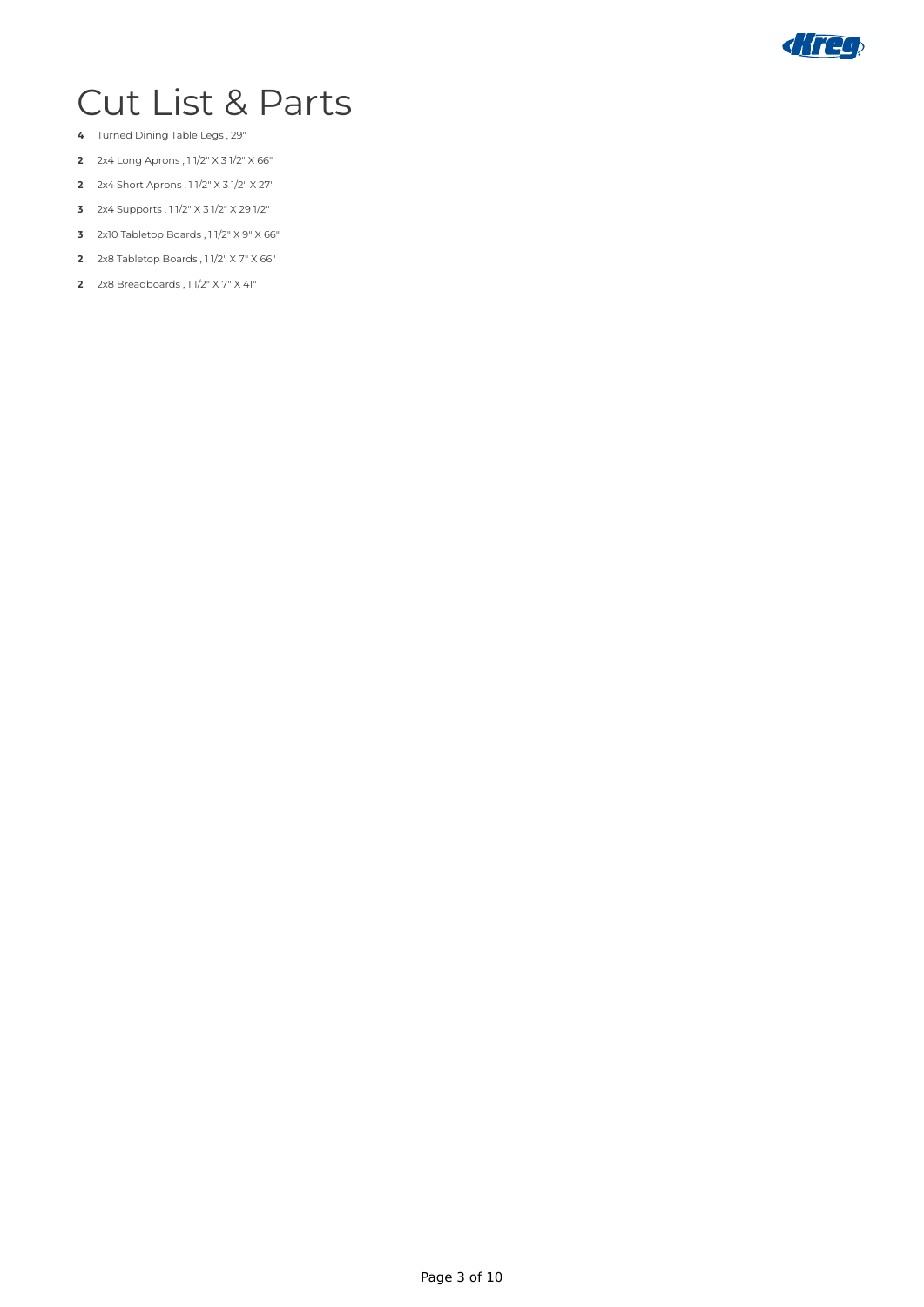

## Directions

### **Build the Carcass**

Measure, mark, and cut the 2x4 aprons to length. Drill 1 1/2" pocket holes into the ends of the aprons, position them 3/4" inset from the outside edges of the legs and attach with 2 1/2" pocket screws and wood glue. Check for square and adjust if necessary.



**1**

Page 4 of 10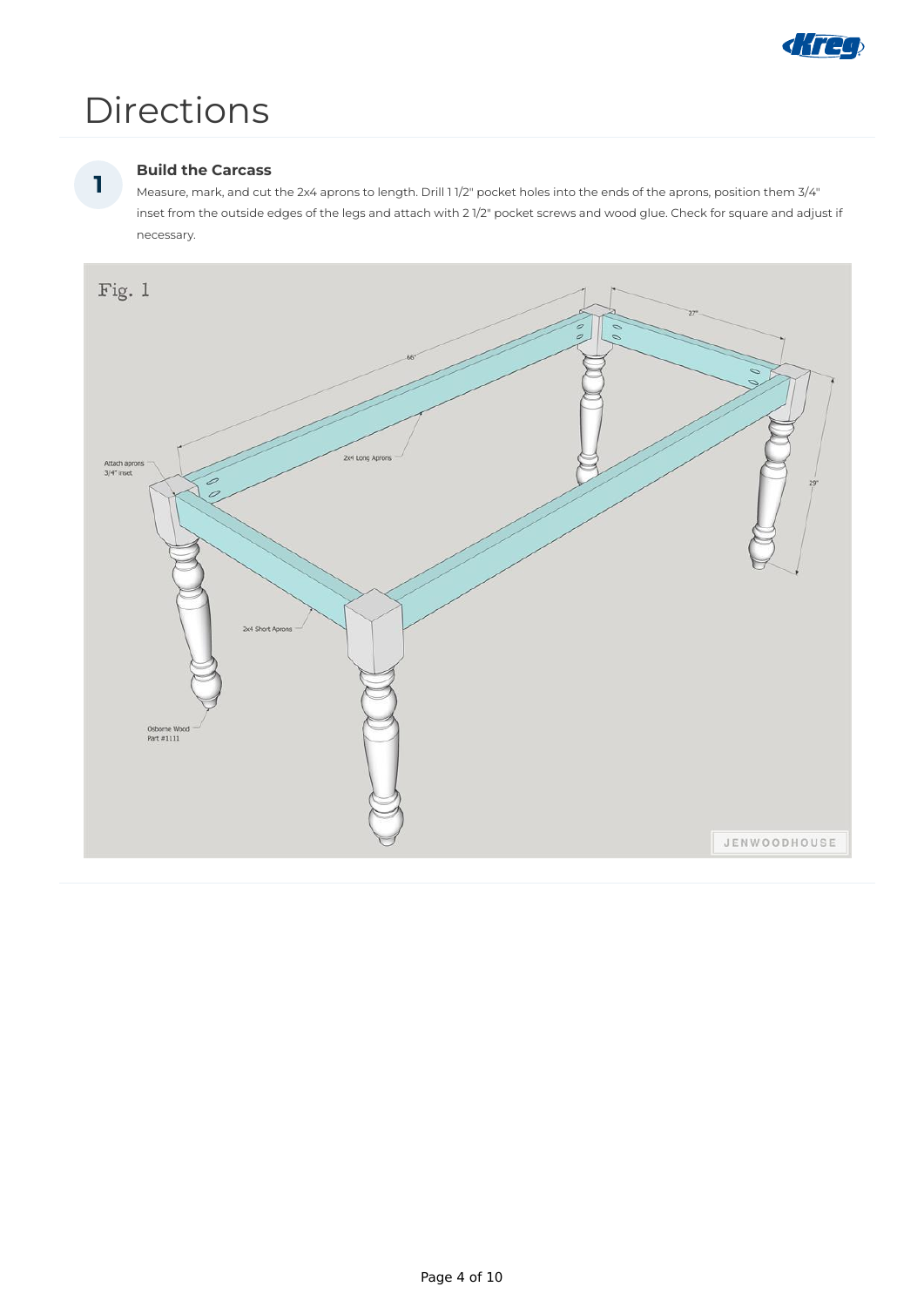

### **Add Tabletop Supports**

Measure, mark, and cut the 2x4 supports to length. Drill 1 1/2" pocket holes into the ends and attach, as shown, to the long aprons with 2 1/2" pocket screws and wood glue.



**2**

Page 5 of 10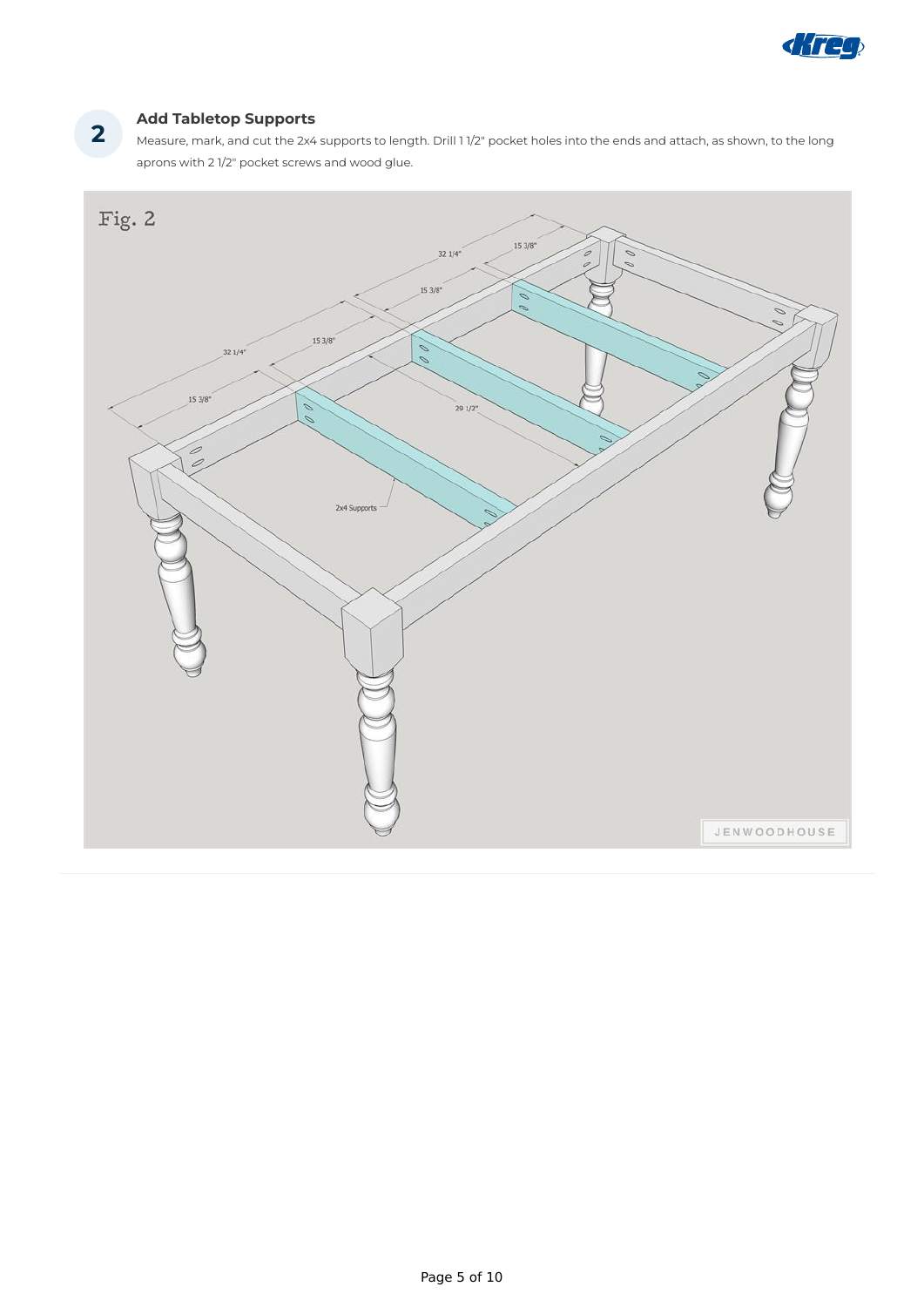

### **Build the Tabletop**

Using a table saw, rip 1/8" off of each edge of the 2x8 and 2x10 boards. This will square up the bullnose edges of the boards and ensure a tighter joint. The 2x10 boards should now be 9" wide and the 2x8 boards should be 7" wide.

Measure, mark, and cut tabletop boards to length. Edge-join the boards together with wood glue. Be sure to spread the glue evenly over the entire surface of the edges. Use clamps and cauls to ensure the boards are tight, aligned, and flat. Clamp and allow wood glue to dry completely.

Notice that the 2x8 boards are the outer boards and the 2x10 boards are on the inside.



**3**

Page 6 of 10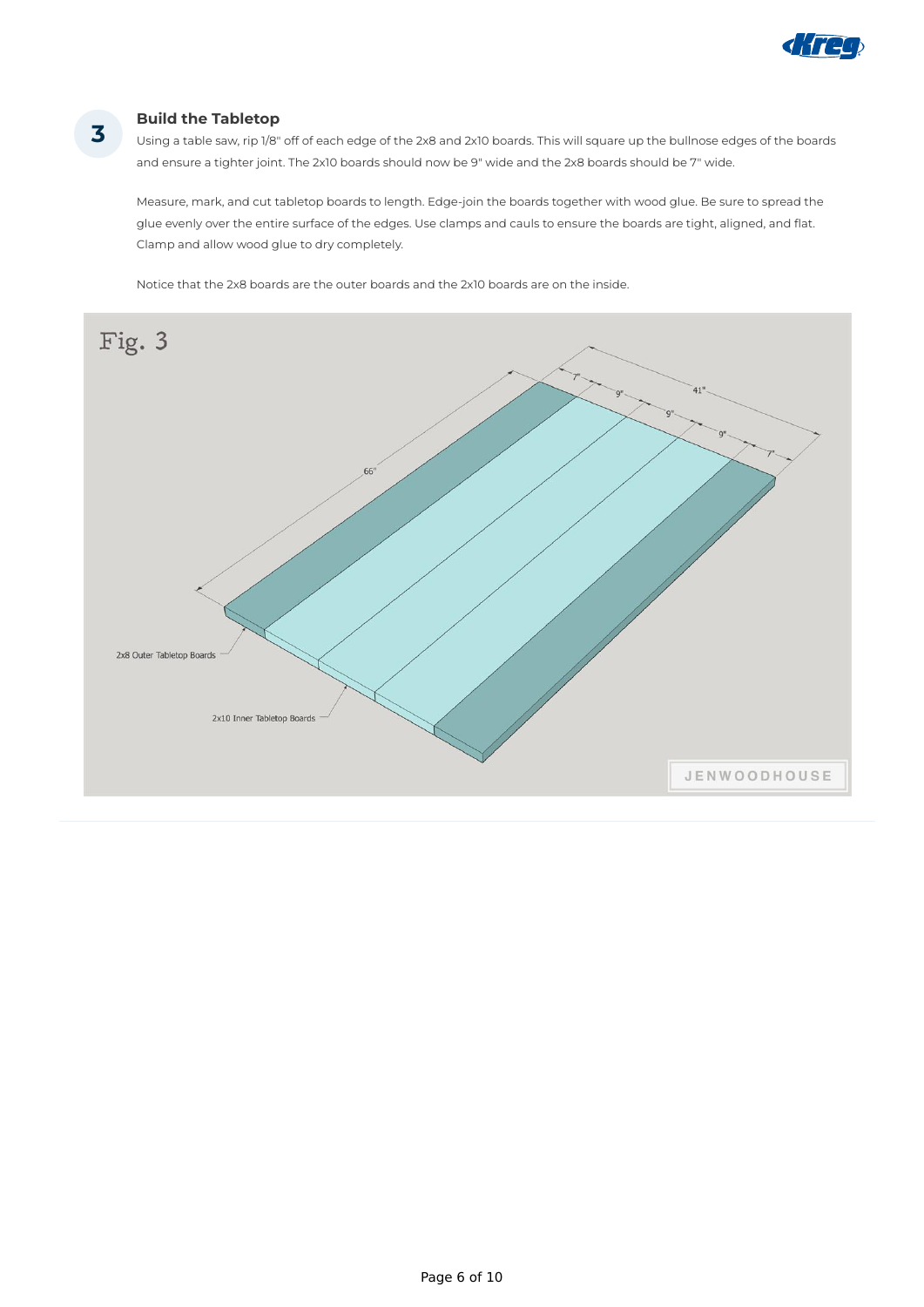

### **Attach the Breadboards**

Measure the width of the constructed tabletop and cut the breadboards to fit. It's best to use mortise and tenon joinery to attach the breadboard ends to the tabletop. The floating tenons will allow for wood movement as the wood expands and contracts due to changes in temperature and humidity.



**4**

Page 7 of 10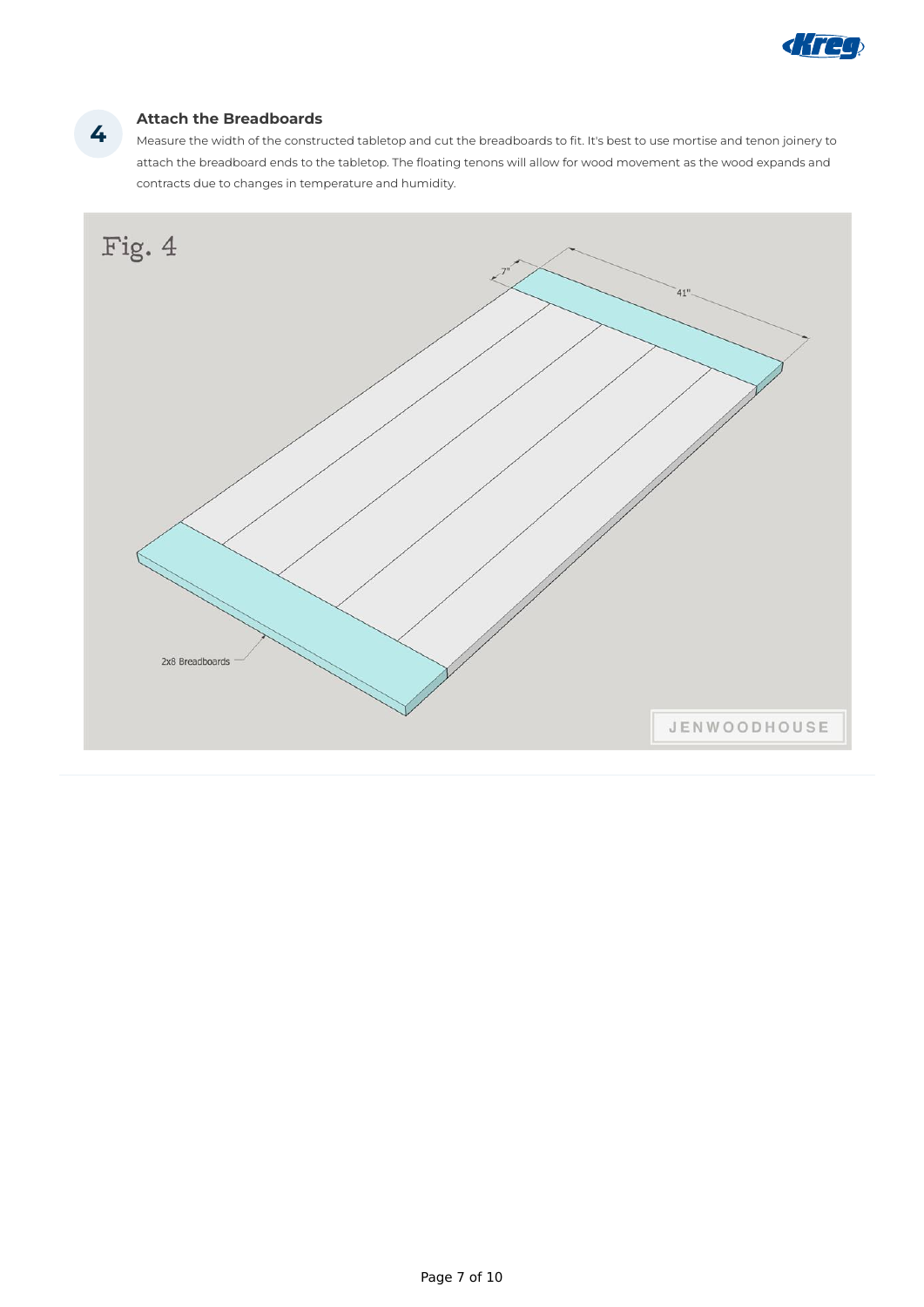

### **Attach the Base to The Tabletop**

Center the base over the tabletop as shown and secure the base to the top with figure 8 tabletop fasteners. There should be a 3 1/2" overhang on all sides.

Sand, paint and/or stain, and finish as desired.



**5**

Page 8 of 10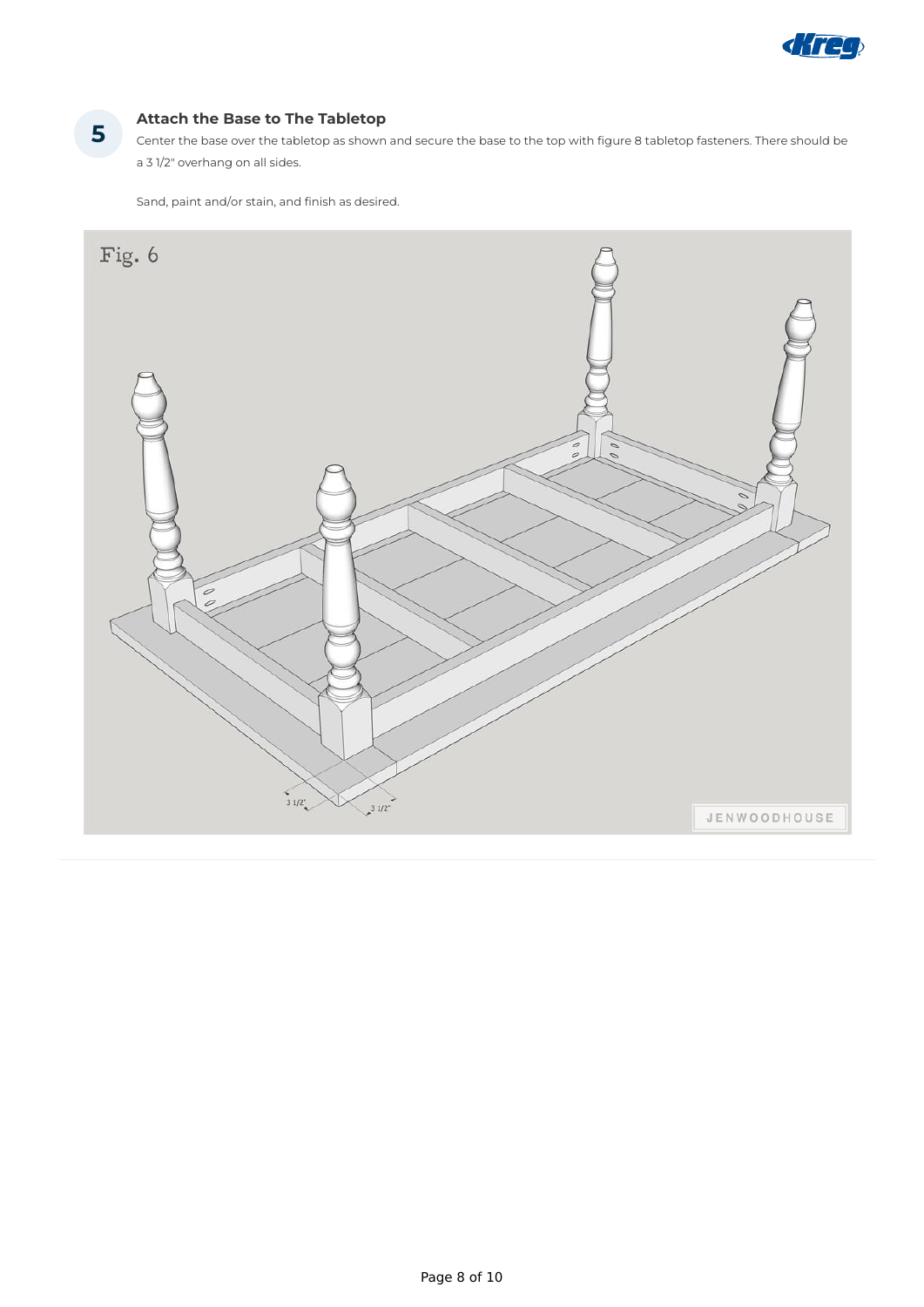

### **Install Figure 8 Tabletop Fasteners 6**

Use a forstner bit to drill an inset hole for the figure 8 tabletop fasteners to sit flush into the aprons. This will be to attach the tabletop in the next step. These tabletop fasteners will allow for wood movement as the wood expands/contracts due to temperature and humidity changes.



Page 9 of 10